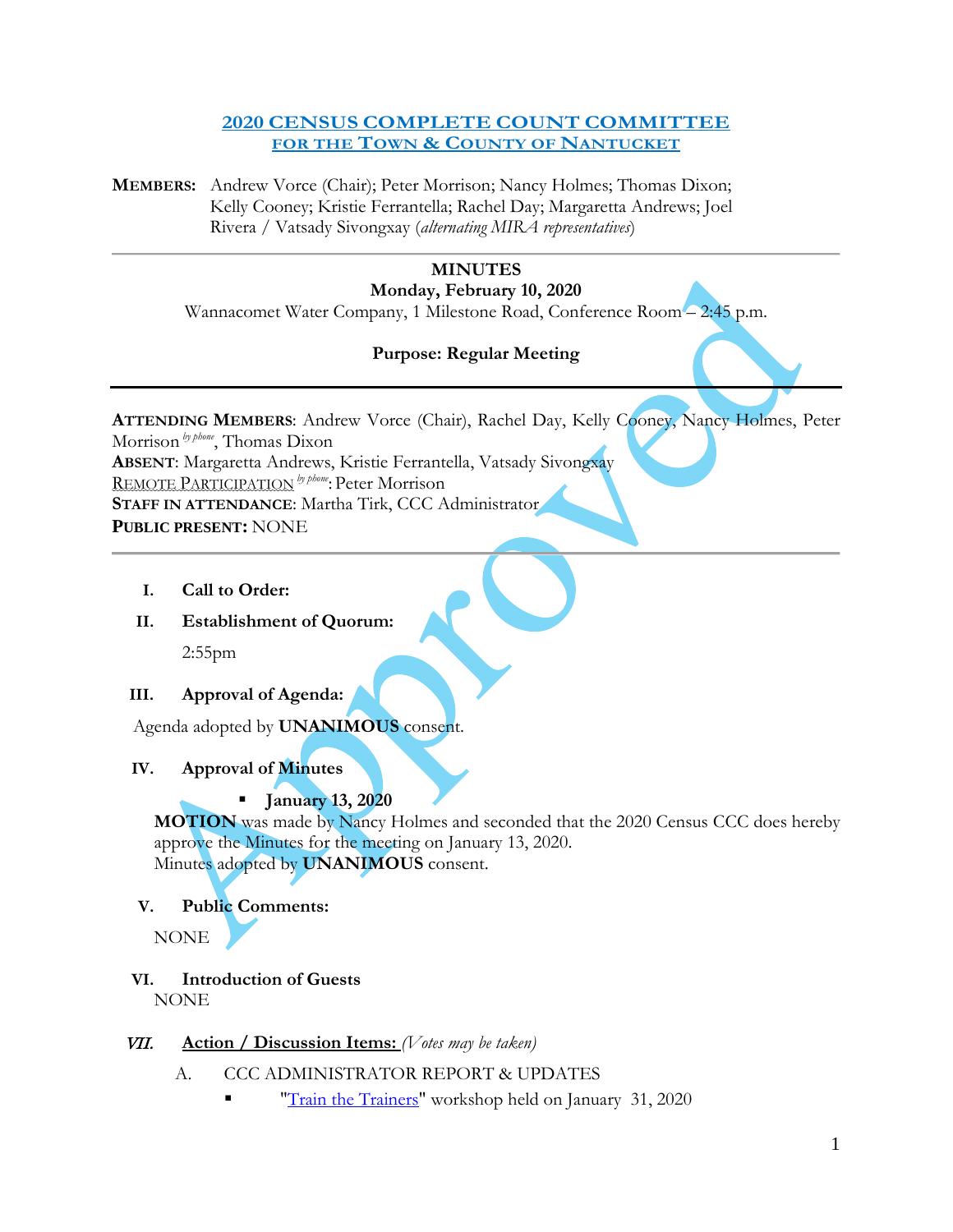- Talk of the Town radio interview
- **Massachusetts Complete Count Grant Program –Update**
- Outreach Efforts (media, events, publicity) & Partnerships
- **Fingerprinting logistics for locally hired enumerators**

TIRK Additions to report submitted in advance: Inquirer & Mirror will be doing a few stories about the Census and the efforts of the committee. We will also be doing some advertising

Questions about report invited, none asked

#### GENERAL DISCUSSION:

COONEY: How do multiple households in multiple configurations at one address respond? TIRK: anyone can call or go online to respond by giving only their street address as an identifier

MORRISON: variety of social/familial arrangements definitely cause confusion, *etc*. because not every "household" can or will speak for the entirety of the occupancy. People may be indifferent. Hope is that our assistance centers, especially at Stop & Shop, will serve as "target rich environments" in which to capture people. Reiterates importance of talking with Mario Ornelas about timing of these, recruitment of others to help (including Noe Pareda – see below)

COONEY: Food Pantry as a site could be a great way to reach hard to count people but also will be tough as people are in and out.

MORRISON: brief messaging that funding for pantries is informed by the Census, so please participate.

TIRK: we can request that literature be put in bags (FAQs, confidentiality, ways to respond) COONEY: important to get to seasonal landscape crews through their employers; also outreach through churches.

DISCUSSION about getting information to these and other businesses *via* the Chamber. TIRK will discuss with FERRANTELLA. Re. churches, there are concerns about reluctance of some faith leaders to get involved.

MORRISON: suggests asking Mario Ornelas about people in other faith communities, as well as working to connect with Father Carlos at St. Mary's so he can speak to the safety of information. The challenge is that the damage is done and is pervasive.

COONEY: people unsure about safety and confidentiality of data – need clear messaging around this.

VORCE: who "in power" will back up the safety and confidentiality of the data? Maura Healy?

DIXON will pursue this.

HOLMES: suggests posters and literature to Steamship Authority, HyLine, and perhaps an assistance center outside in late April at the Stop & Shop in town

MORRISON: would the Chamber request that larger employers ask seasonal employees to get counted on Nantucket after they arrive in April?

TIRK will discuss with FERRANTELLA

COONEY: recommends Wilbur (of Wilbur's Barber Shop) as a good person to connect with MORRISON: asks COONEY about recruitment of Nantucket High School ("NHS") students to help at assistance centers.